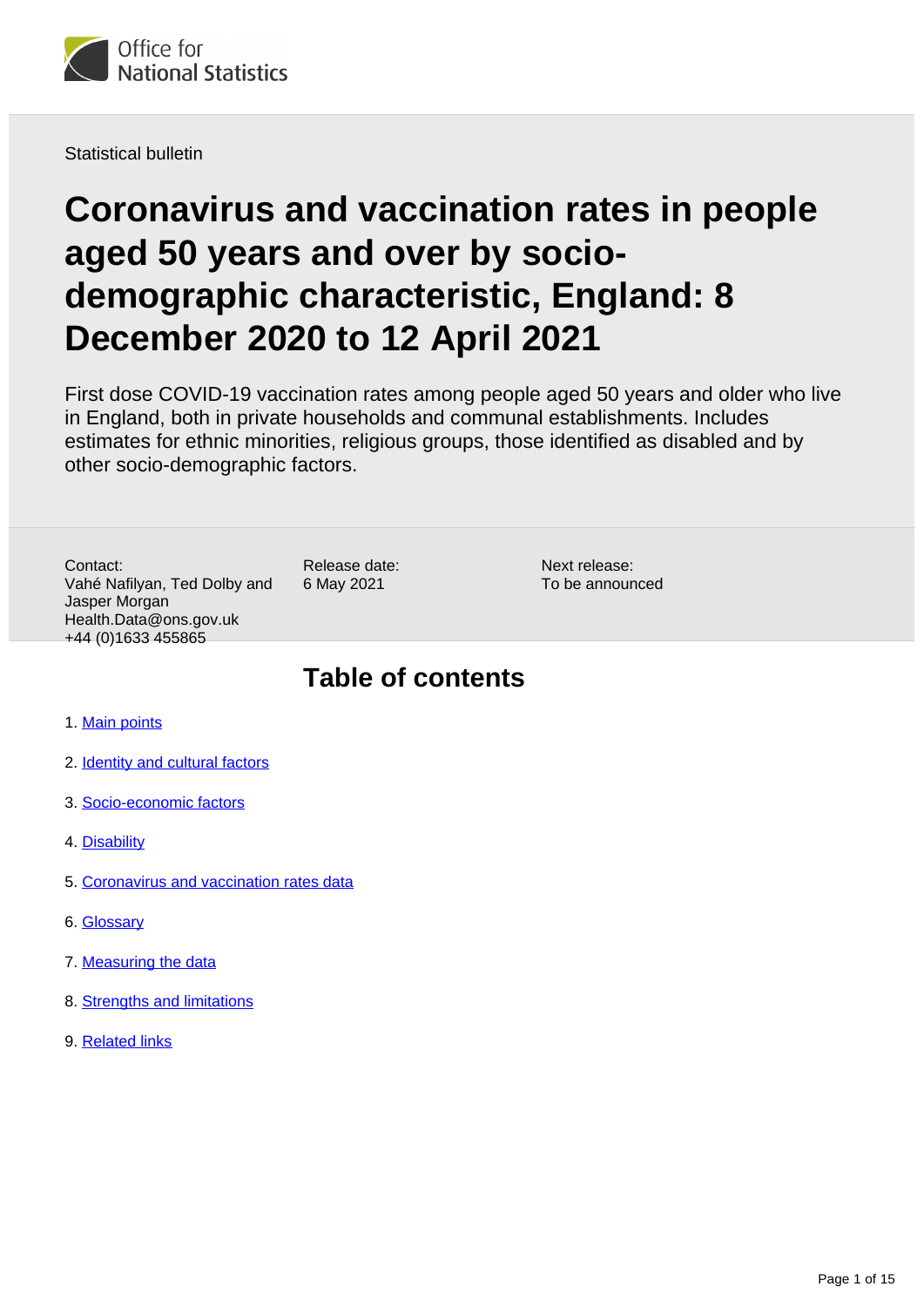## <span id="page-1-0"></span>**1 . Main points**

- Vaccination rates for the first dose of a coronavirus (COVID-19) vaccine were lower among all ethnic minority groups compared with the White British population; the lowest vaccination rates were among people identifying as Black Caribbean and Black African (66.8% and 71.2% respectively), followed by people from Pakistani (78.4%) backgrounds.
- Vaccination rates also differed by religious affiliation, with the lowest rates being among those who identified as Muslim (78.8%) and Buddhist (83.3%); after adjusting for geography, socio-demographic factors and underlying health conditions, those identifying as Sikh and Hindu had a higher probability of being vaccinated than those in the Christian group.
- There was a relationship between proficiency in English language, as recorded in the 2011 Census, and vaccination rates; the lowest vaccination rates were for those who do not speak English at all (75.3%) and those who do not speak English well (75.9%), compared with 92.7% for those whose main language is English.
- There were lower vaccination rates among those in less advantaged socio-economic groups; people living in more deprived areas, those who have never worked or are long-term unemployed, those with no qualifications and those who do not own their own home all had lower vaccination rates than their more advantaged socio-economic class counterparts.
- Disabled people who reported being "limited a lot" in their day-to-day activities had lower rates of vaccination (89.3%) compared with those who were non-disabled (92.3%); this disparity between disabled and non-disabled groups was greater within those aged 50 to 69 years than those aged 70 years and over.
- Statistical modelling shows that the lower rates of vaccination in ethnic minorities, certain religious groups, disabled people and less advantaged socio-economic groups are not fully explained by differences in other geographical and socio-demographic factors or underlying health conditions.

The vaccination data presented in this release are produced using the linked National Immunisation Management System (NIMS) and [Office for National Statistics \(ONS\) Public Health Data Asset \(PHDA\) dataset](https://www.ons.gov.uk/peoplepopulationandcommunity/healthandsocialcare/healthinequalities/bulletins/coronavirusandvaccinationratesinpeopleaged70yearsandoverbysociodemographiccharacteristicengland/8december2020to12april2021#measuring-the-data) and cover a subset of the population. Therefore, the data may differ from the administrative data on vaccinations published by [NHS England](https://www.england.nhs.uk/statistics/statistical-work-areas/covid-19-vaccinations/) weekly, which cover all vaccinations given to individuals who have an NHS number and are currently alive in the resident population.

### **Statistician's comment**

"Vaccination rates in the over 50s in England are lower in all ethnic minority groups compared with their White British counterparts, with the lowest rates in those who identify as Black Caribbean and Black African. Lower vaccination rates were also observed in those who identify as Muslim, disabled people, and those living in more deprived areas.

"This is broadly similar to the groups who express vaccine hesitancy. However, the reasons for lower uptake are likely to be complex, including for example being unable to travel to a vaccination centre."

Hugh Stickland, Strategy and Engagement, Office for National Statistics

## <span id="page-1-1"></span>**2 . Identity and cultural factors**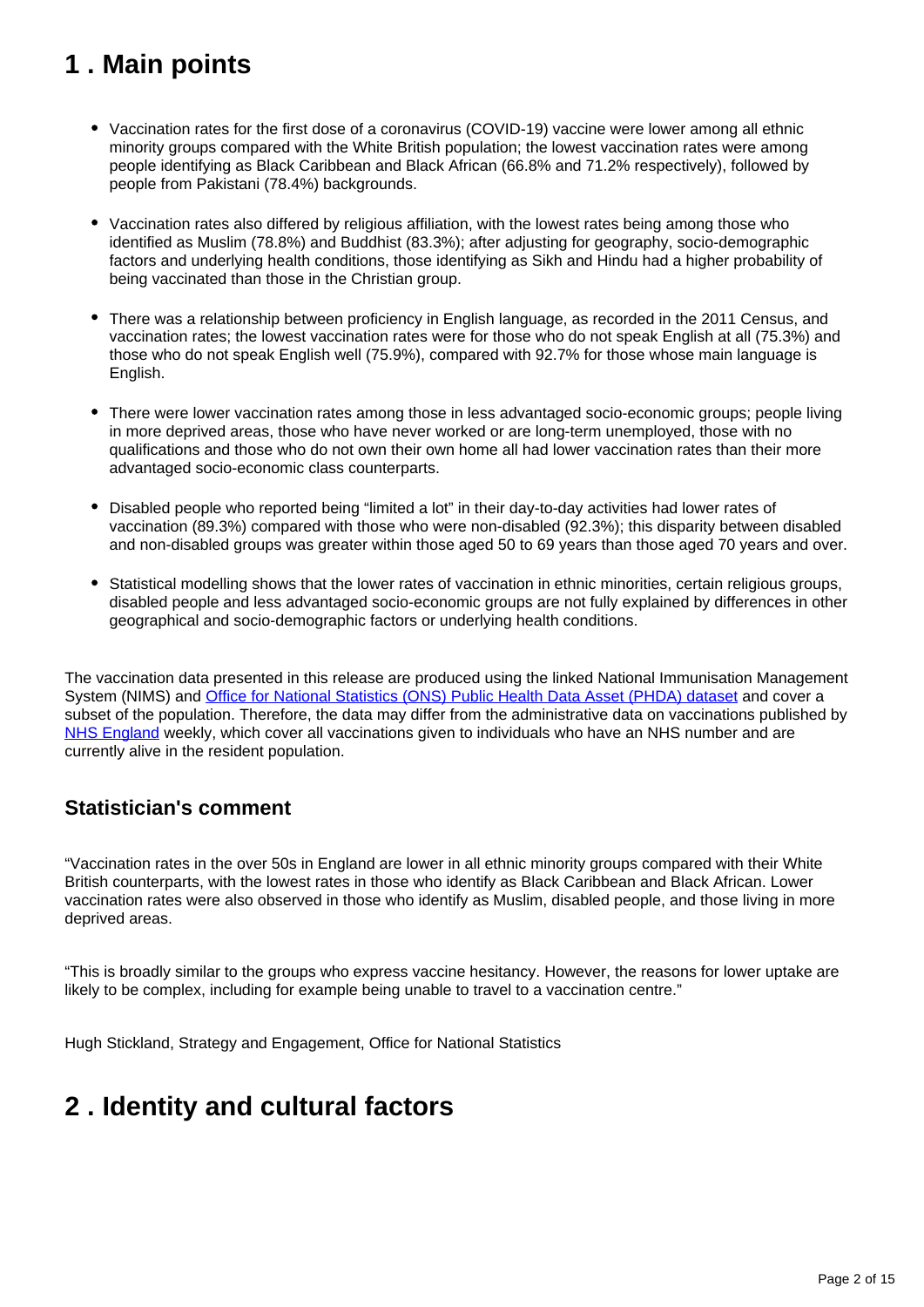### **Ethnic group**

### **Figure 1: COVID-19 vaccination rates were lower for all ethnic groups compared with the White British group**

**Vaccination rates of adults aged 50 years and over, by self-reported ethnic group, 8 December 2020 to 12 April 2021, England**

Figure 1: COVID-19 vaccination rates were lower for all ethnic groups compared with the White British group

Vaccination rates of adults aged 50 years and over, by self-reported ethnic group, 8 December 2020 to 12 April 2021, England



### **Source: Office for National Statistics - Public Health Data Asset, National Immunisation Management Service**

### **Notes:**

- 1. Figures based on first dose of a vaccine administered between 8 December 2020 and 12 April 2021 for residents in England who could be linked to the 2011 Census and General Practice Extraction Service Data for Pandemic Planning and Research.
- 2. Self-reported ethnic group is derived from the 2011 Census. Other ethnic group encompasses Asian other, Black other, Arab and Other ethnic group categories in the classification.

Among people aged 50 years and over, vaccination rates for the first dose of a coronavirus (COVID-19) vaccine were lower for all ethnic minority groups (self-reported ethnicity in the 2011 Census), when compared with those identifying as White British.

This analysis covers only people aged 50 years and over, as it can be assumed that a substantial proportion of this age group had been offered the vaccine during the time period presented – this is not applicable for younger age groups.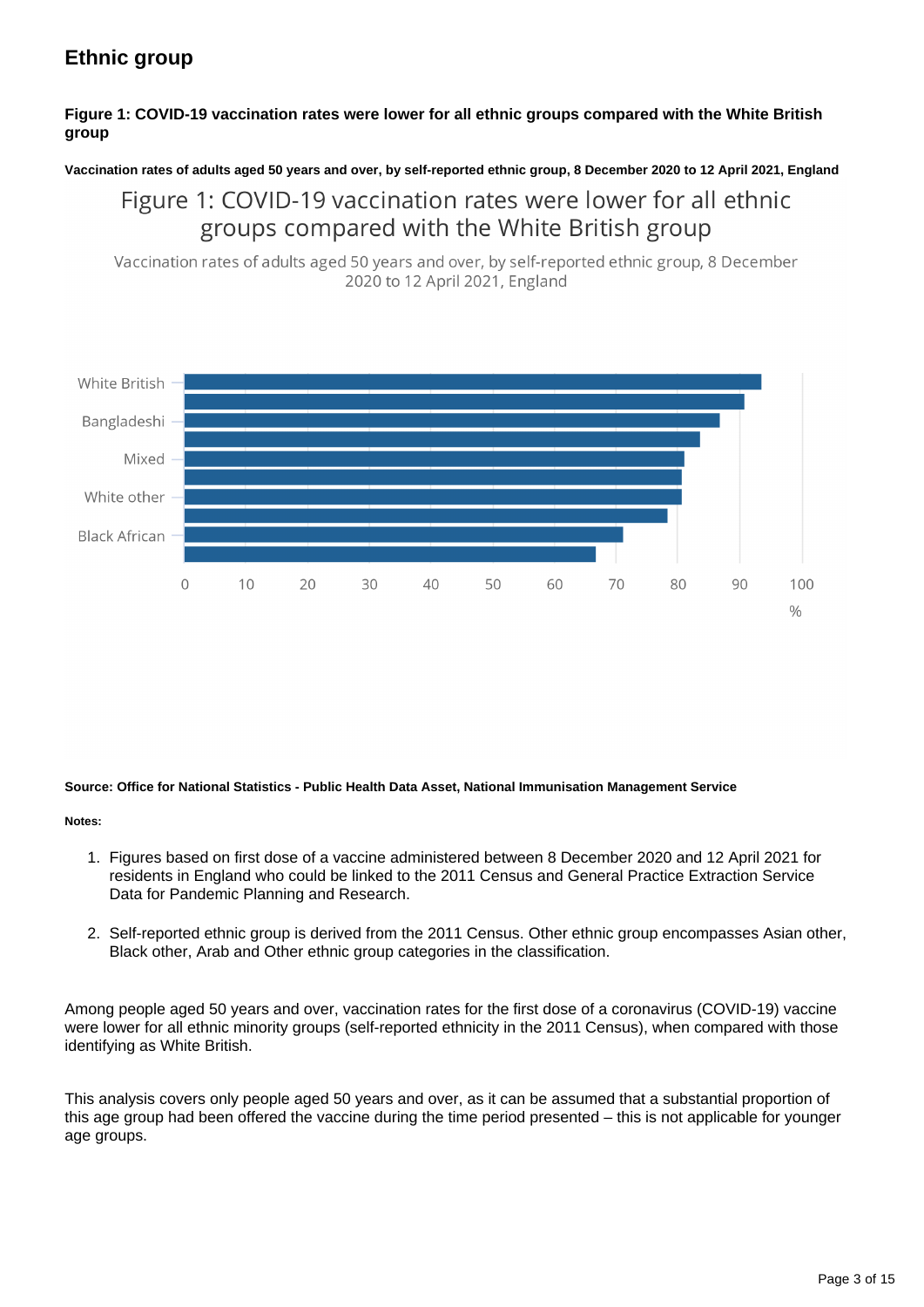Vaccination rates were lowest for those identifying as Black Caribbean (66.8%), Black African (71.2%) and Pakistani (78.4%). Although lower than that of the White British group (93.7%), the vaccination rates among people identifying as Indian (90.9%) and Bangladeshi (86.9%) remained high.

The difference in vaccination rates between those identifying as White Other and White British was noticeably greater within the 50 to 69 years age group than among those aged 70 years and over. While there was great disparity in vaccination rates between Black Caribbean and White British groups for all ages, this [disparity was](https://www.ons.gov.uk/peoplepopulationandcommunity/healthandsocialcare/healthinequalities/datasets/covid19vaccinationratesandoddsratiosbysociodemographicgroup)  [starker within those aged 50 to 69 years.](https://www.ons.gov.uk/peoplepopulationandcommunity/healthandsocialcare/healthinequalities/datasets/covid19vaccinationratesandoddsratiosbysociodemographicgroup) Conversely, the gap in vaccination rates for those identifying as Bangladeshi and Black African, relative to the White British group, was [much smaller within the 50 to 69 years](https://www.ons.gov.uk/peoplepopulationandcommunity/healthandsocialcare/healthinequalities/datasets/covid19vaccinationratesandoddsratiosbysociodemographicgroup)  [age group, compared with those aged 70 years and over](https://www.ons.gov.uk/peoplepopulationandcommunity/healthandsocialcare/healthinequalities/datasets/covid19vaccinationratesandoddsratiosbysociodemographicgroup).

### **Figure 2: People from ethnic minority groups were less likely to have received a COVID-19 vaccine compared with the White British group**

**Odds ratios of not having received the first dose of a vaccination for COVID-19, by self-reported ethnic group, compared with White British, 8 December 2020 to 12 April 2021, England**

#### **Notes:**

- 1. Figures based on first dose of a vaccine administered between 8 December 2020 and 12 April 2021 for residents in England who could be linked to the 2011 Census and General Practice Extraction Service Data for Pandemic Planning and Research.
- 2. Self-reported ethnic group is derived from the 2011 Census. Other ethnic group encompasses Asian other, Black other, Arab and Other ethnic group categories in the classification.
- 3. The fully adjusted logistic regression model includes age, sex, region, care home residency, urban or rural area, Index of Multiple Deprivation quintiles (area deprivation), educational attainment, household tenure, BMI categories and a range of underlying health conditions.
- 4. An error bar not crossing the x-axis at value 1.0 denotes a statistically significantly different odds of not being vaccinated compared with the reference category (White British).

### **Download the data**

#### [.xlsx](https://www.ons.gov.uk/visualisations/dvc1341a/ethnicity/datadownload.xlsx)

Statistical modelling shows that accounting for differences in geography, socio-demographic factors and underlying health conditions does not fully explain the lower vaccination rates among ethnic minority groups. Figure 2 shows the odds ratio of not being vaccinated remains higher than one for all ethnic groups once adjusted for these characteristics. The odds ratio is a measure of how likely an outcome is given a particular characteristic. A value greater than one indicates that people in an ethnic group are less likely to be vaccinated than those in the White British group.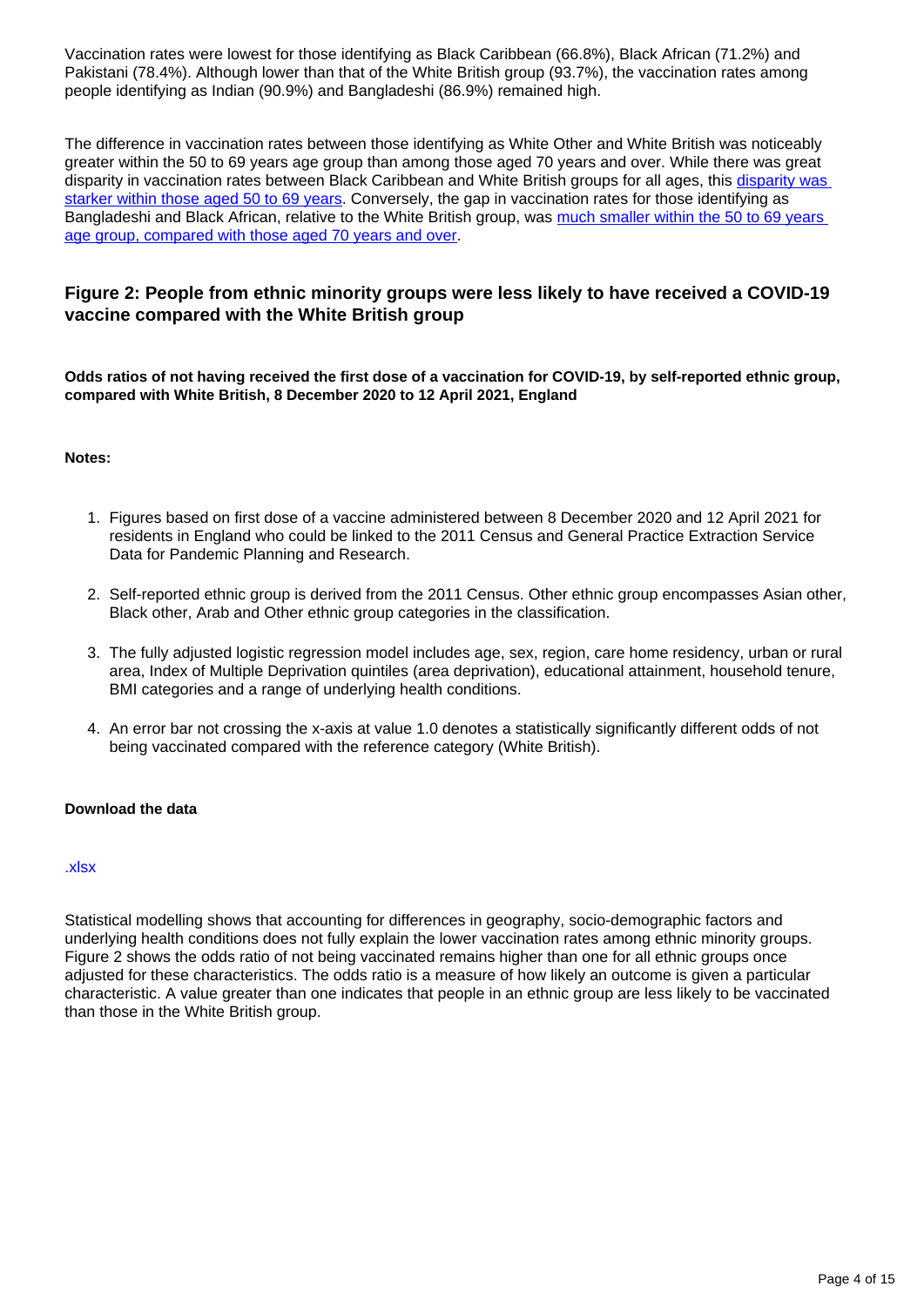### **Religion**

### **Figure 3: COVID-19 vaccination rates were lowest for those identifying as Muslim, Buddhist or Other religion**

#### **Vaccination rates of adults aged 50 years and over, by self-reported religious affiliation, 8 December 2020 to 12 April 2021, England**

### Figure 3: COVID-19 vaccination rates were lowest for those identifying as Muslim, Buddhist or Other religion

Vaccination rates of adults aged 50 years and over, by self-reported religious affiliation, 8 December 2020 to 12 April 2021, England



#### **Source: Office for National Statistics - Public Health Data Asset, National Immunisation Management Service**

#### **Notes:**

- 1. Figures based on first dose vaccination administered between 8 December 2020 and 12 April 2021 for residents in England who could be linked to the 2011 Census and General Practice Extraction Service Data for Pandemic Planning and Research.
- 2. Self-reported religious affiliation is derived from the 2011 Census.

Among adults aged 50 years and over, the vaccination rate was highest for those who identified as Christian (93.2%). The lowest vaccination rates were seen for those identifying as Muslim (78.8%), Buddhist (83.3%) or Other religion (81.4%).

### **Figure 4: People identifying as Muslim, Buddhist or Other religion were less likely to have received a COVID-19 vaccine compared with the Christian group**

**Odds ratios of not having received the first dose of a vaccination for COVID-19, by self-reported religious affiliation, compared with Christian, 8 December 2020 to 12 April 2021, England**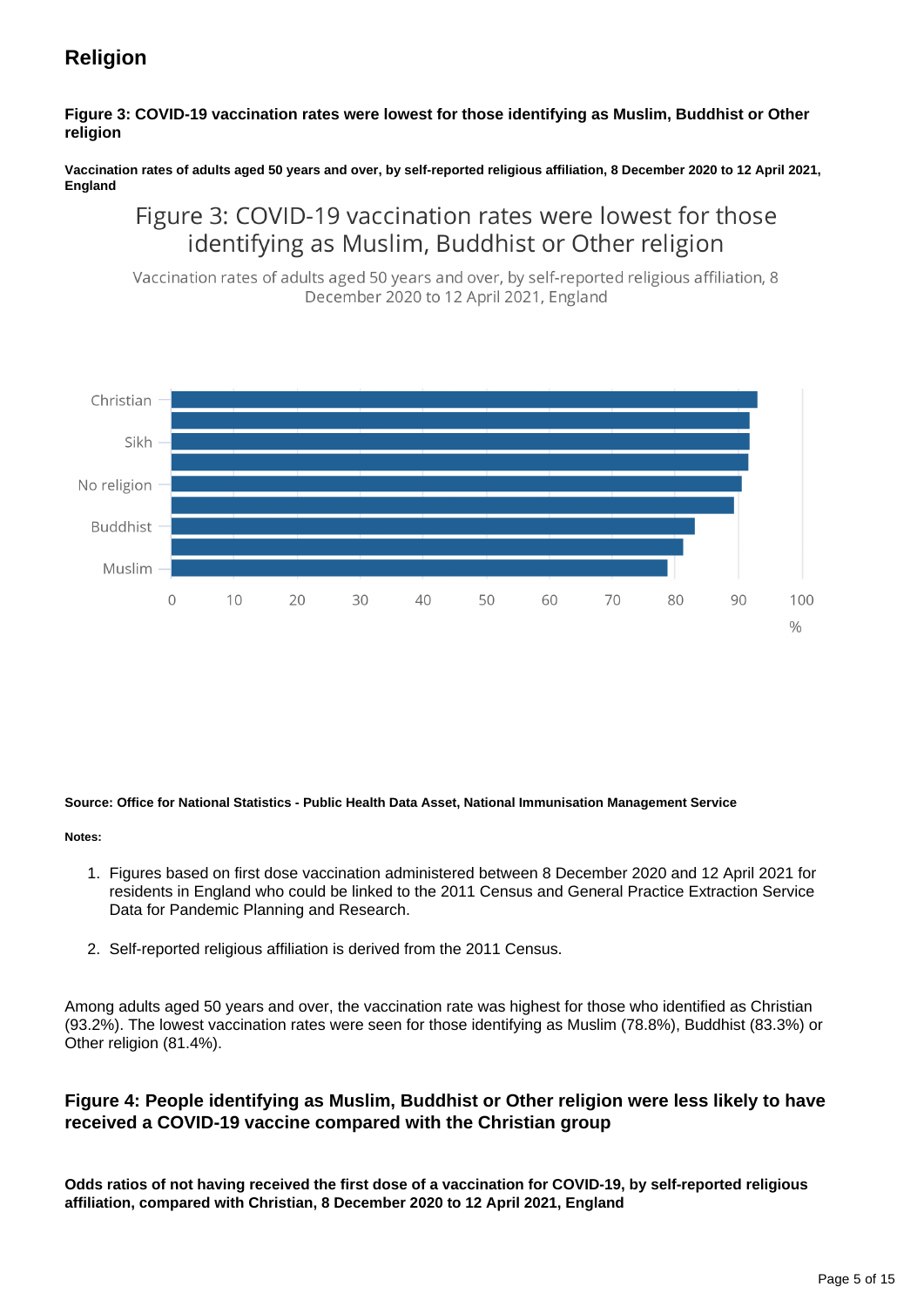### **Notes:**

- 1. Figures based on first dose of a vaccine administered between 8 December 2020 and 12 April 2021 for residents in England who could be linked to the 2011 Census and General Practice Extraction Service Data for Pandemic Planning and Research.
- 2. Self-reported religious affiliation is derived from the 2011 Census.
- 3. The fully adjusted logistic regression model includes age, sex, region, care home residency, urban or rural area, Index of Multiple Deprivation quintiles (area deprivation), educational attainment, household tenure, BMI categories and a range of underlying health conditions.
- 4. An error bar not crossing the x-axis at value 1.0 denotes a statistically significantly different odds of not being vaccinated compared with the reference category (Christian).

### **Download the data**

#### [.xlsx](https://www.ons.gov.uk/visualisations/dvc1341a/religion/datadownload.xlsx)

Geographical, socio-demographic factors and underlying health conditions only partly explained these lower vaccination rates among those identifying as Muslim, Buddhist or Other religion, as the odds ratios of not being vaccinated remained well above one. Furthermore, when controlling for these factors, [there was greater disparity](https://www.ons.gov.uk/peoplepopulationandcommunity/healthandsocialcare/healthinequalities/datasets/covid19vaccinationratesandoddsratiosbysociodemographicgroup)  [in the probability of not being vaccinated for Muslim and Buddhist groups within the elderly](https://www.ons.gov.uk/peoplepopulationandcommunity/healthandsocialcare/healthinequalities/datasets/covid19vaccinationratesandoddsratiosbysociodemographicgroup) (aged 70 years and over), compared with the 50 to 69 years age group.

After accounting for differences in geography, socio-demographic factors and underlying health conditions, the odds ratios of not being vaccinated for people who identified as Hindu or Sikh were lower than one, suggesting a greater probability of being vaccinated than those in the Christian group. This was driven by [relatively high](https://www.ons.gov.uk/peoplepopulationandcommunity/healthandsocialcare/healthinequalities/datasets/covid19vaccinationratesandoddsratiosbysociodemographicgroup)  [vaccination rates among those aged 50 to 69 years](https://www.ons.gov.uk/peoplepopulationandcommunity/healthandsocialcare/healthinequalities/datasets/covid19vaccinationratesandoddsratiosbysociodemographicgroup) in these two groups.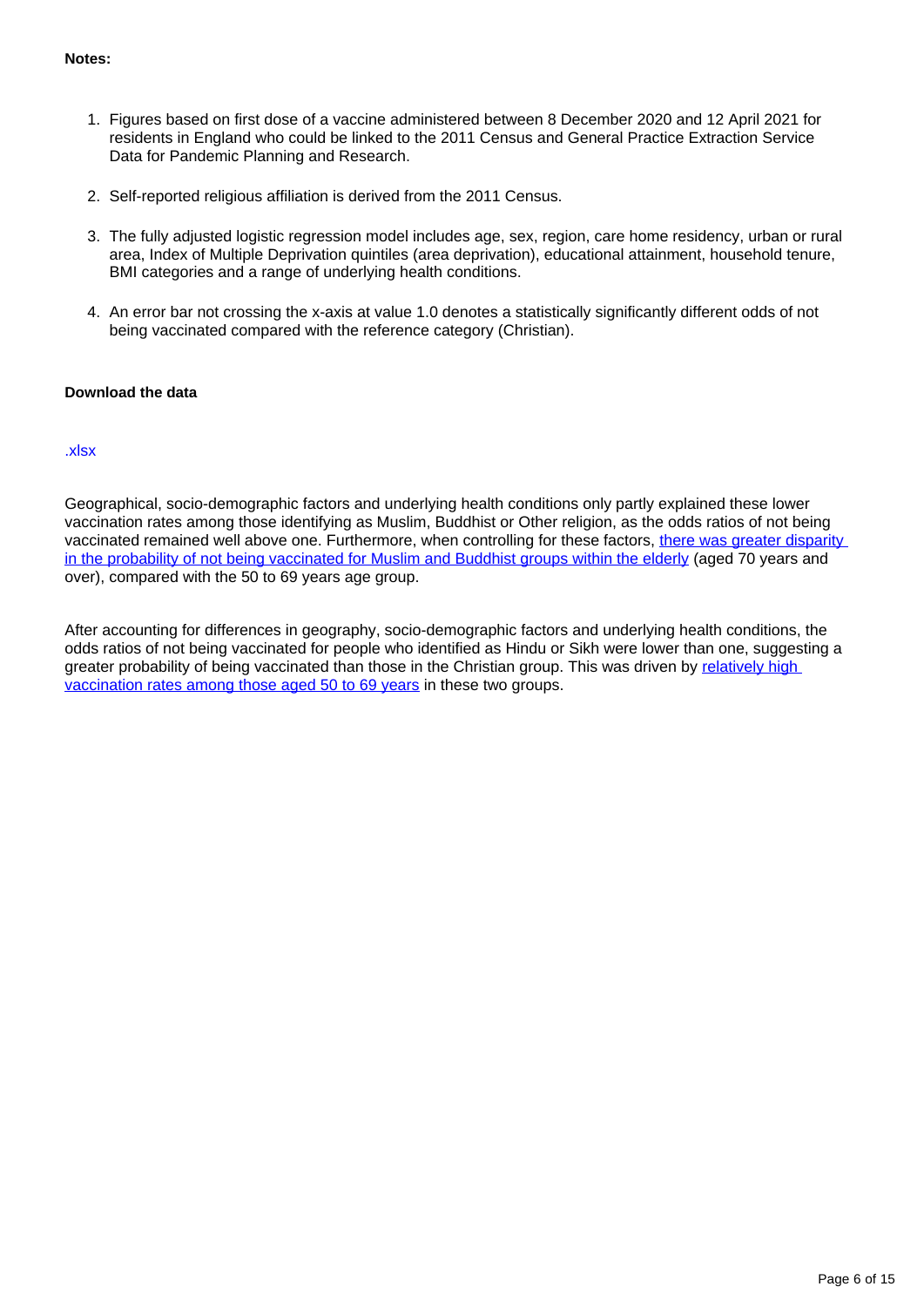### **Proficiency in English language**

#### **Figure 5: COVID-19 vaccination rates were lower among people whose main language was not English**

**Vaccination rates of adults aged 50 years and over, by self-reported proficiency in English language, 8 December 2020 to 12 April 2021, England**

### Figure 5: COVID-19 vaccination rates were lower among people whose main language was not English

Vaccination rates of adults aged 50 years and over, by self-reported proficiency in English language, 8 December 2020 to 12 April 2021, England



#### **Source: Office for National Statistics - Public Health Data Asset, National Immunisation Management Service**

#### **Notes:**

- 1. Figures based on first dose vaccination administered between 8 December 2020 and 12 April 2021 for residents in England who could be linked to the 2011 Census and General Practice Extraction Service Data for Pandemic Planning and Research.
- 2. Self-reported proficiency in English language is derived from the 2011 Census.

Lower English proficiency was associated with lower vaccination rates. The lowest vaccination rates were for those who do not speak English at all (75.3%) and those who do not speak English well (75.9%), compared with 92.7% for those whose main language is English.

Geographical, socio-demographic factors and underlying health conditions did not fully explain these differences in vaccination rates. After controlling for these factors, there was greater disparity in the odds of not being [vaccinated across English proficiency levels within the elderly](https://www.ons.gov.uk/peoplepopulationandcommunity/healthandsocialcare/healthinequalities/datasets/covid19vaccinationratesandoddsratiosbysociodemographicgroup) (aged 70 years and over), compared with the 50 to 69 years age group.

English language proficiency is derived from the 2011 Census. People's proficiency may have improved since this was measured, so this analysis should be treated with caution.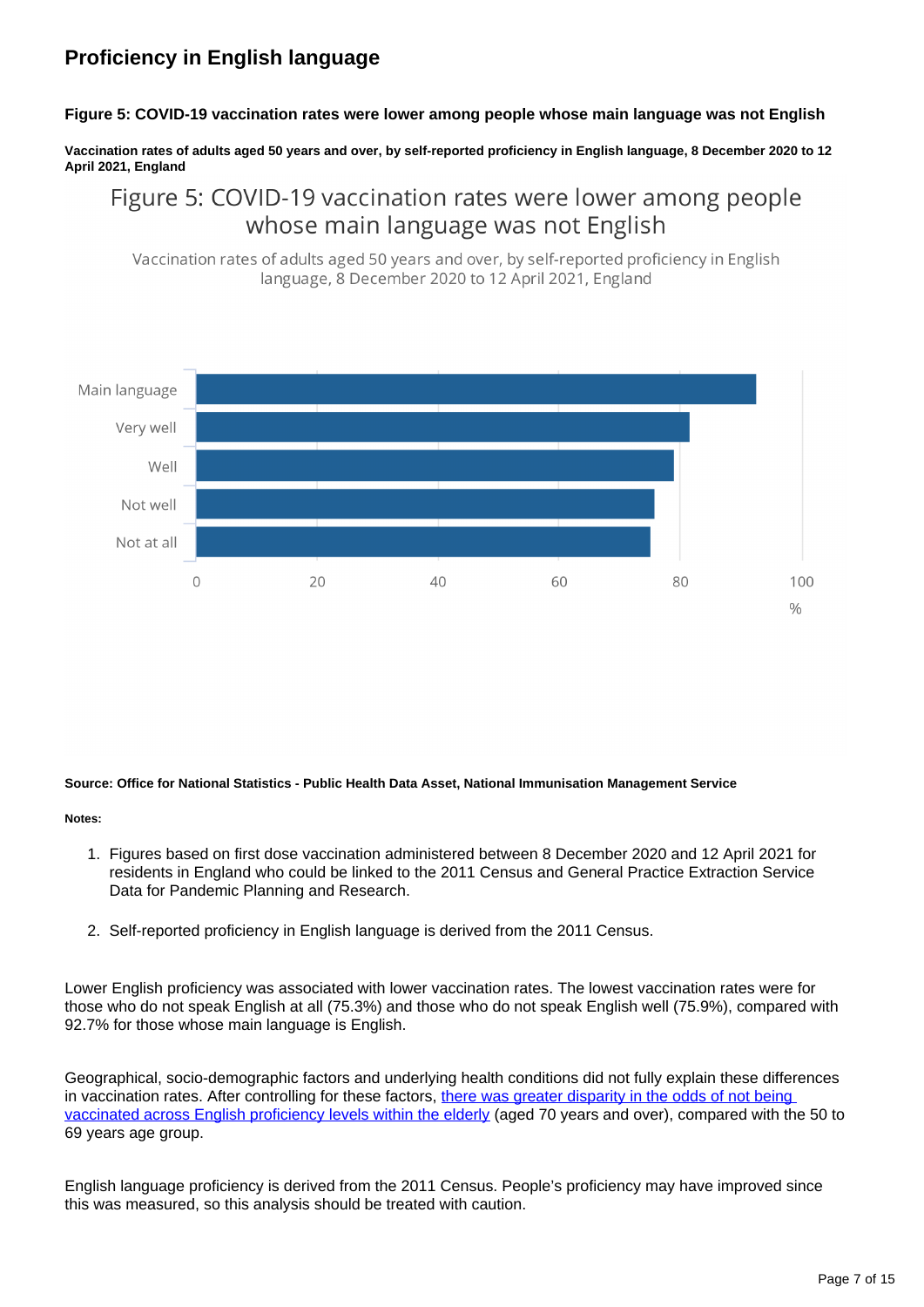### **Country of birth**

Vaccination rates were also lower for those born outside of the UK (82.5%), when compared with those born in the UK (93.3%). Geographical, socio-demographic factors and underlying health conditions did not explain a substantial proportion of this difference. Country of birth is derived from the 2011 Census.

### **More about coronavirus**

- Find the latest on *coronavirus (COVID-19) in the UK*.
- **[Explore the latest coronavirus data](https://www.ons.gov.uk/peoplepopulationandcommunity/healthandsocialcare/conditionsanddiseases/articles/coronaviruscovid19/latestinsights)** from the ONS and other sources.
- All ONS analysis, summarised in our [coronavirus roundup.](https://www.ons.gov.uk/peoplepopulationandcommunity/healthandsocialcare/conditionsanddiseases/articles/coronaviruscovid19roundup/latest)
- View [all coronavirus data](https://www.ons.gov.uk/peoplepopulationandcommunity/healthandsocialcare/conditionsanddiseases/datalist).
- Find out how we are [working safely in our studies and surveys.](https://www.ons.gov.uk/news/statementsandletters/ensuringyoursafetyduringcovid19)

## <span id="page-7-0"></span>**3 . Socio-economic factors**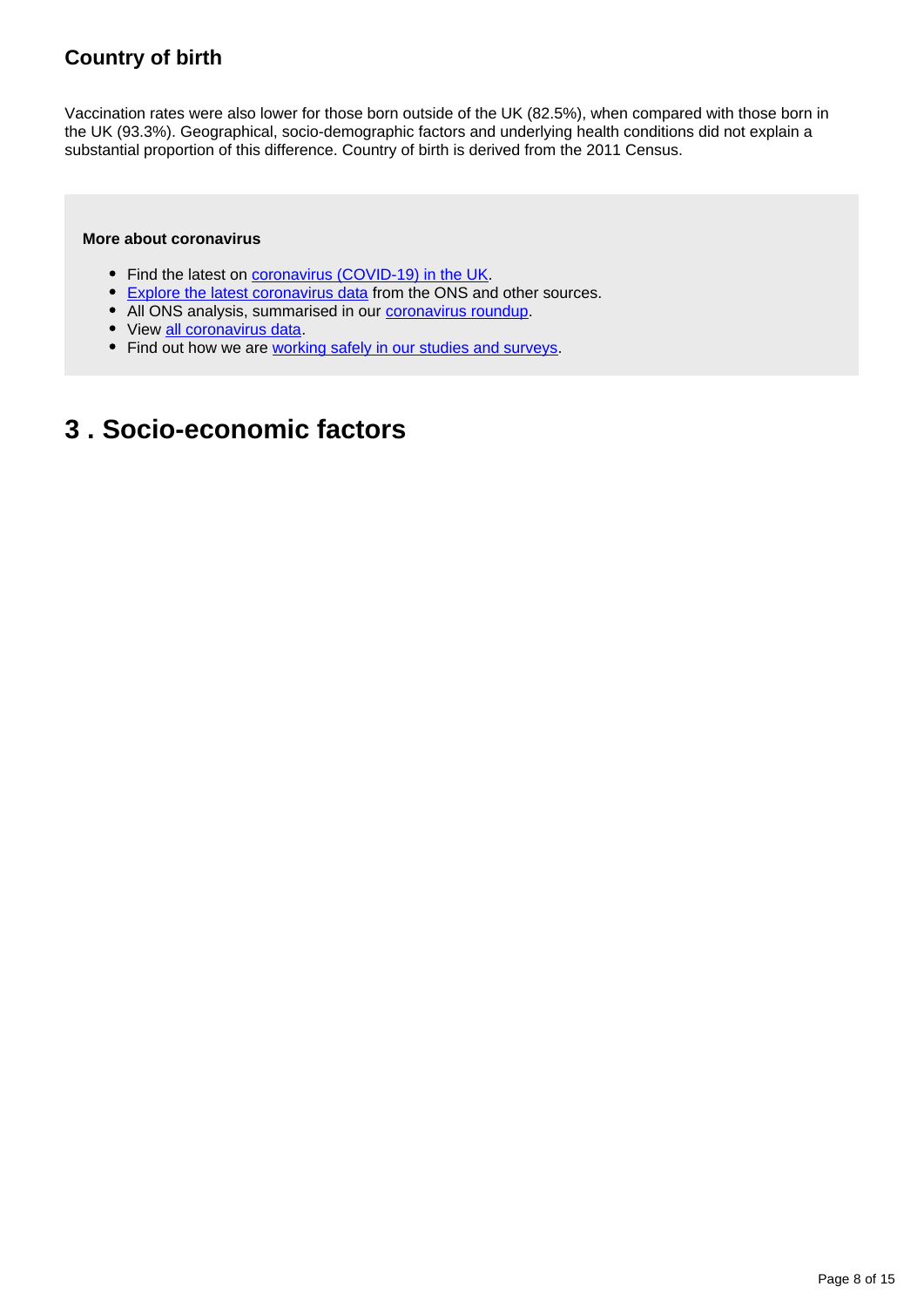### **Area deprivation**

### **Figure 6: COVID-19 vaccination rates were lower in more deprived areas**

**Vaccination rates of adults aged 50 years and over, by quintile of Index of Multiple Deprivation, 8 December 2020 to 12 April 2021, England**

### Figure 6: COVID-19 vaccination rates were lower in more deprived areas

Vaccination rates of adults aged 50 years and over, by quintile of Index of Multiple Deprivation, 8 December 2020 to 12 April 2021, England



#### **Source: Office for National Statistics - Public Health Data Asset, National Immunisation Management Service**

#### **Notes:**

- 1. Figures based on first dose vaccination administered between 8 December 2020 and 12 April 2021 for residents in England who could be linked to the 2011 Census and General Practice Extraction Service Data for Pandemic Planning and Research.
- 2. Deprivation Quintiles are based on the English Index of Multiple Deprivation (IMD), version 2019.

Lower vaccination rates were in more deprived areas; at 87.8% in the most deprived areas, compared with 94.5% in the least deprived areas. Area deprivation is measured according to the [English Index of Multiple Deprivation](https://www.gov.uk/government/statistics/english-indices-of-deprivation-2019) of an individual's area of residence.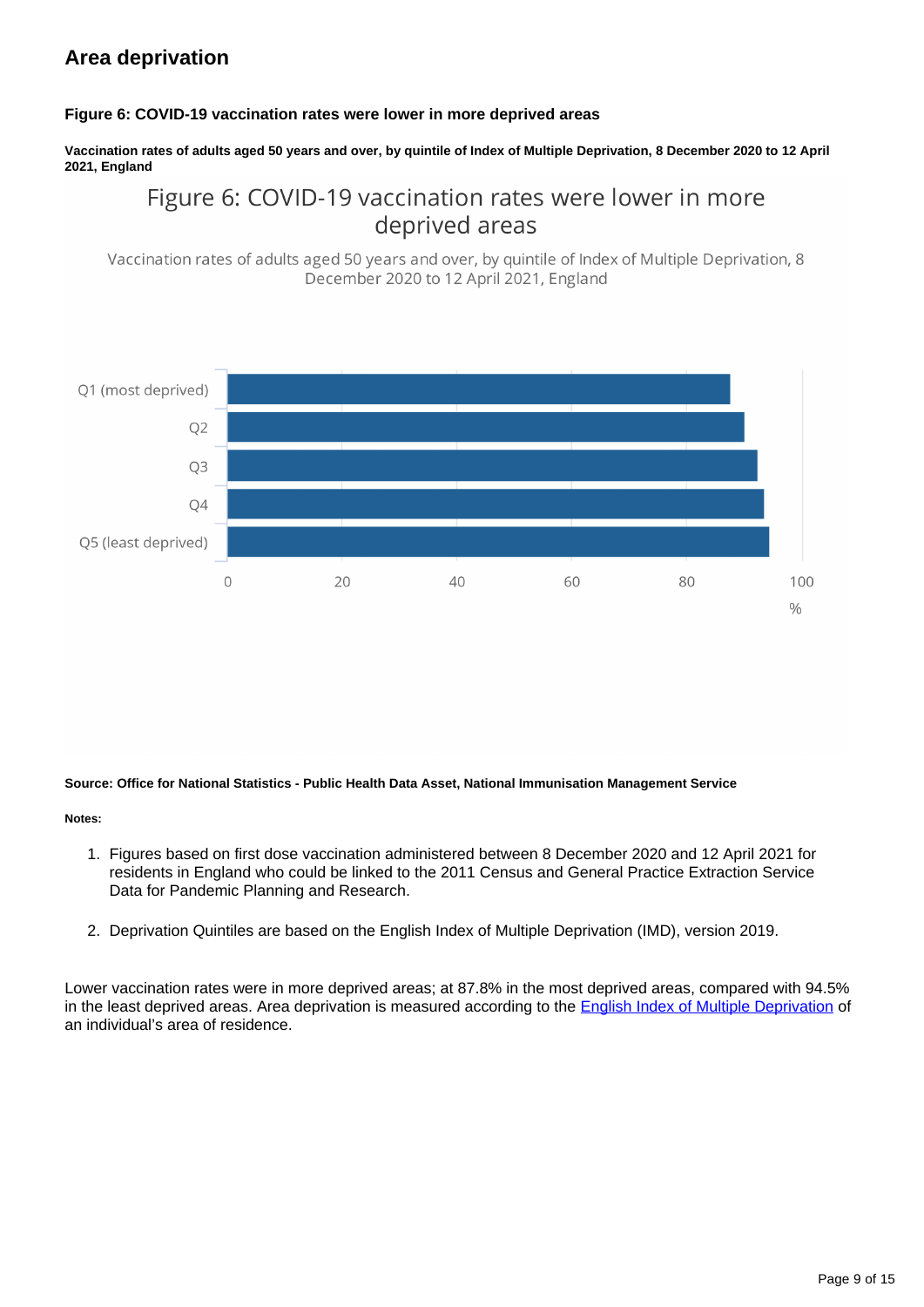### **National Statistics Socio-economic classification (NS-SEC)**

### **Figure 7: Among adults aged 50 to 69 years, COVID-19 vaccination rates were lowest for those who had never worked or were long-term unemployed**

**Vaccination rates of adults aged 50 to 69 years, by National Statistics Socio-economic classification (NS-SEC), 8 December 2020 to 12 April 2021, England**

Figure 7: Among adults aged 50 to 69 years, COVID-19 vaccination rates were lowest for those who had never worked or were long-term unemployed

Vaccination rates of adults aged 50 to 69 years, by National Statistics Socio-economic classification (NS-SEC), 8 December 2020 to 12 April 2021, England



#### **Source: Office for National Statistics - Public Health Data Asset, National Immunisation Management Service**

#### **Notes:**

- 1. Figures based on first dose vaccination administered between 8 December 2020 and 12 April 2021 for residents in England who could be linked to the 2011 Census and General Practice Extraction Service Data for Pandemic Planning and Research.
- 2. [National Statistics Socio-economic classification \(NS-SEC\)](https://www.ons.gov.uk/methodology/classificationsandstandards/otherclassifications/thenationalstatisticssocioeconomicclassificationnssecrebasedonsoc2010) class is derived from self-reported occupation from the 2011 Census.

For those aged 50 to 69 years, the [National Statistics Socio-economic classification \(NS-SEC\)](https://www.ons.gov.uk/methodology/classificationsandstandards/standardoccupationalclassificationsoc/soc2020/soc2020volume3thenationalstatisticssocioeconomicclassificationnssecrebasedonthesoc2020) is used to demonstrate individual-level socio-economic status. This measure is less applicable for those of non-working age as it refers to an individual's occupation.

Among 50- to 69-year-olds, those in the least advantaged NS-SEC class, individuals who have never worked or are long-term unemployed, have a much lower vaccination rate (77.1%) when compared with people working in routine occupations (89.2%).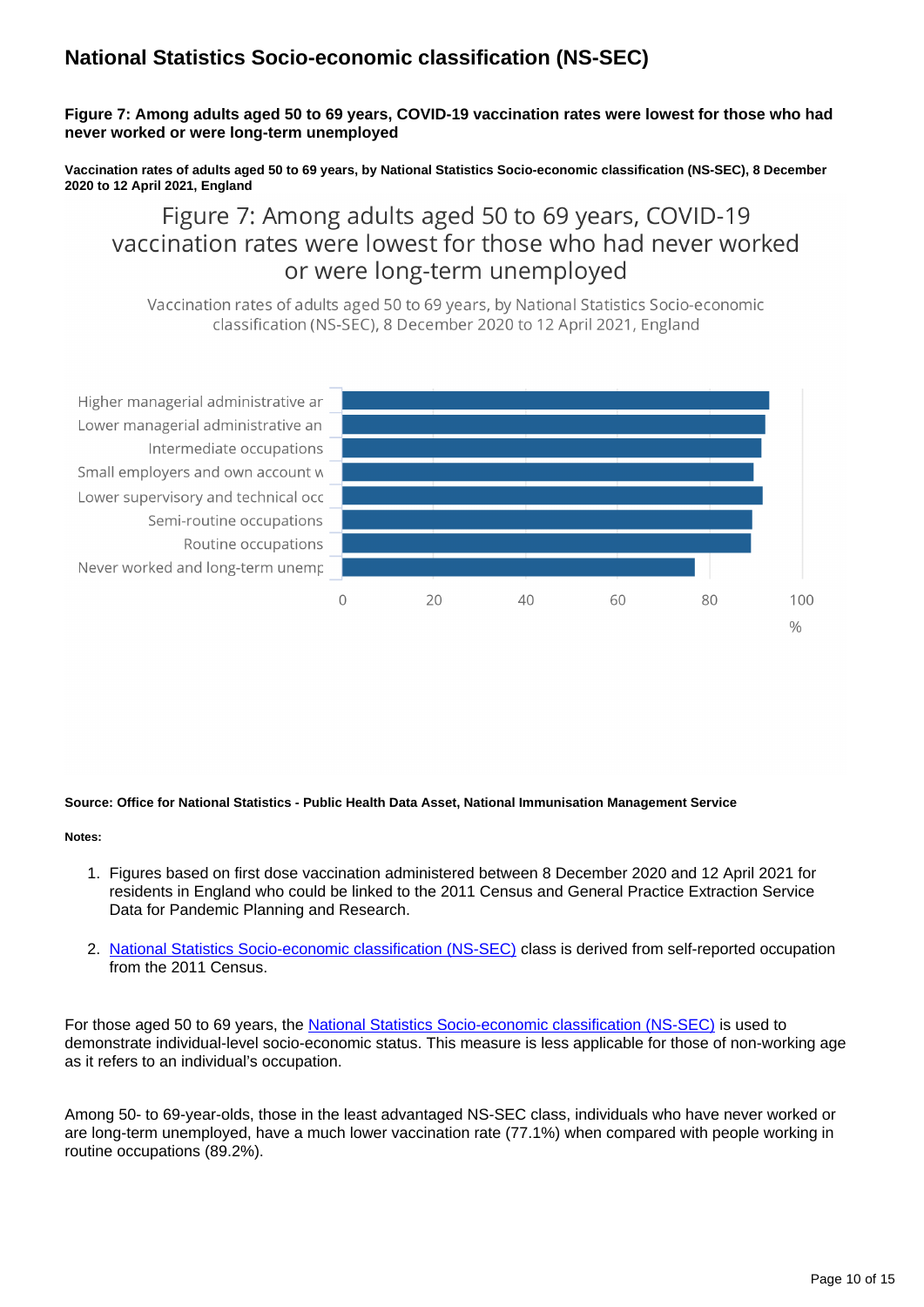### **Educational attainment**

Similarly, after adjusting for geography, socio-demographic factors and underlying health conditions, those aged [50 to 69 years with no qualifications were less likely to be vaccinated than those with a formal qualification](https://www.ons.gov.uk/peoplepopulationandcommunity/healthandsocialcare/healthinequalities/datasets/covid19vaccinationratesandoddsratiosbysociodemographicgroup). Data on individual's qualifications are derived from the 2011 Census.

### **Household tenure**

**Figure 8: COVID-19 vaccination rates were lower among people in rented accommodation, compared with people who owned the accommodation they were living in**

**Vaccination rates of adults aged 50 years and over, by self-reported household tenure, 8 December 2020 to 12 April 2021, England**

Figure 8: COVID-19 vaccination rates were lower among people in rented accommodation, compared with people who owned the accommodation they were living in

Vaccination rates of adults aged 50 years and over, by self-reported household tenure, 8 December 2020 to 12 April 2021, England



**Source: Office for National Statistics - Public Health Data Asset, National Immunisation Management Service**

**Notes:**

- 1. Figures based on first dose vaccination administered between 8 December 2020 and 12 April 2021 for residents in England who could be linked to the 2011 Census and General Practice Extraction Service Data for Pandemic Planning and Research.
- 2. Self-reported household tenure is derived from the 2011 Census.

Household tenure (home ownership) is a useful measure of socio-economic status amongst the elderly. Vaccination rates were higher among those who owned the accommodation that they were living in (93.7%), compared with those in social rented (86.6%) and private rented (84.2%) accommodation.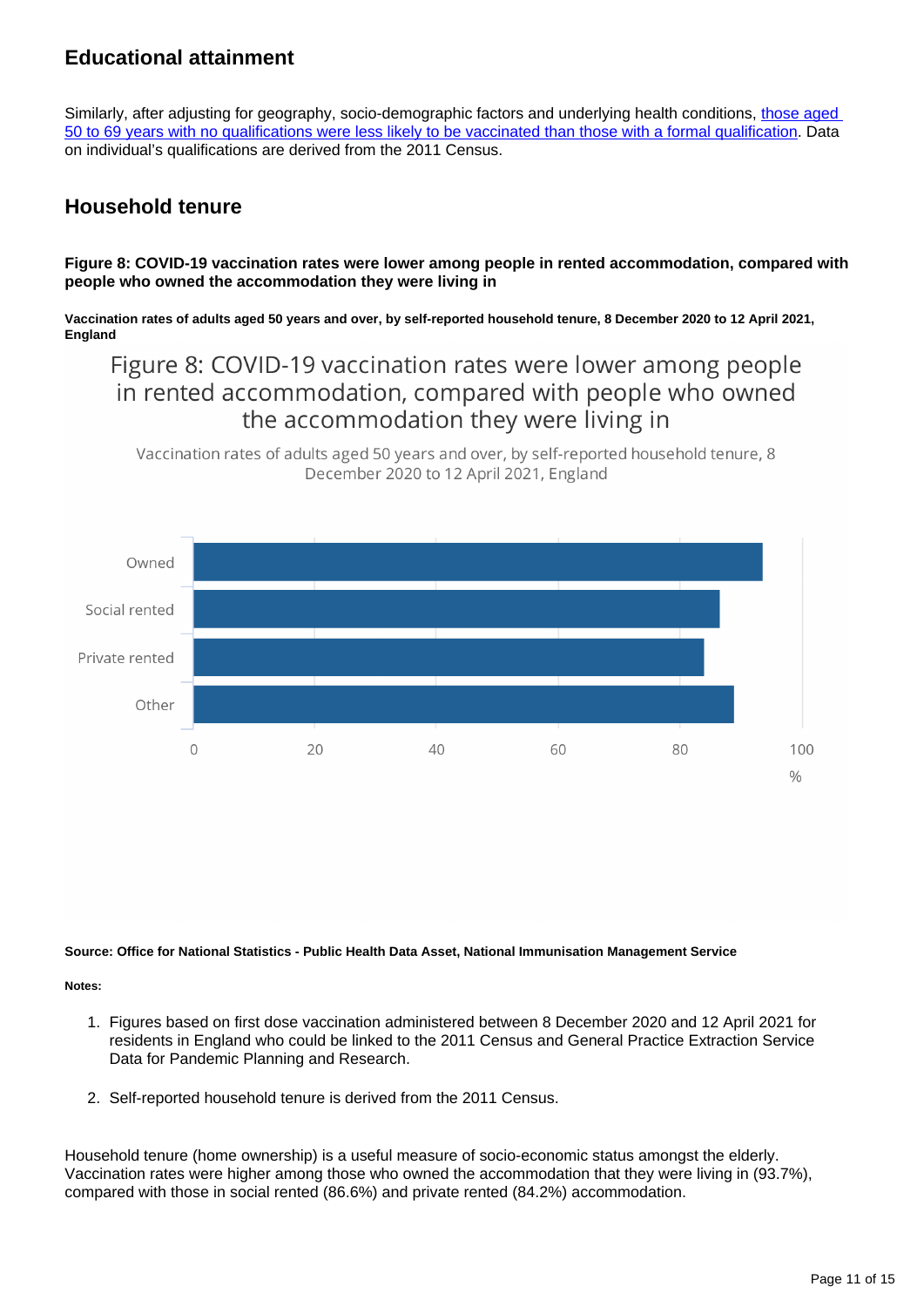For all four of these socio-economic measures – deprivation, NS-SEC, education and household tenure – there was a greater disparity in vaccination rates among people aged 50 to 69 years than those aged 70 years and over.

Adjusting for geographical factors, socio-demographic factors and underlying health conditions did not substantially account for the [lower vaccination rates seen for those in less advantaged socio-economic groups](https://www.ons.gov.uk/peoplepopulationandcommunity/healthandsocialcare/healthinequalities/datasets/covid19vaccinationratesandoddsratiosbysociodemographicgroup).

## <span id="page-11-0"></span>**4 . Disability**

### **Figure 9: COVID-19 vaccination rates were lowest among people reporting being "limited a lot" in their day-to-day activities**

**Vaccination rates of adults aged 50 years and over, by disability status, 8 December 2020 to 12 April 2021, England**

Figure 9: COVID-19 vaccination rates were lowest among people reporting being "limited a lot" in their dayto-day activities

Vaccination rates of adults aged 50 years and over, by disability status, 8 December 2020 to 12 April 2021, England



#### **Source: Office for National Statistics - Public Health Data Asset, National Immunisation Management Service**

**Notes:**

- 1. Figures based on first dose vaccination administered between 8 December 2020 and 12 April 2021 for residents in England who could be linked to the 2011 Census and General Practice Extraction Service Data for Pandemic Planning and Research.
- 2. Disability status was defined using the self-reported answers to the 2011 Census question; "Are your dayto-day activities limited because of a health problem or disability which has lasted, or is expected to last, at least 12 months? - Include problems related to old age" (Yes, limited a lot; Yes, limited a little; and No).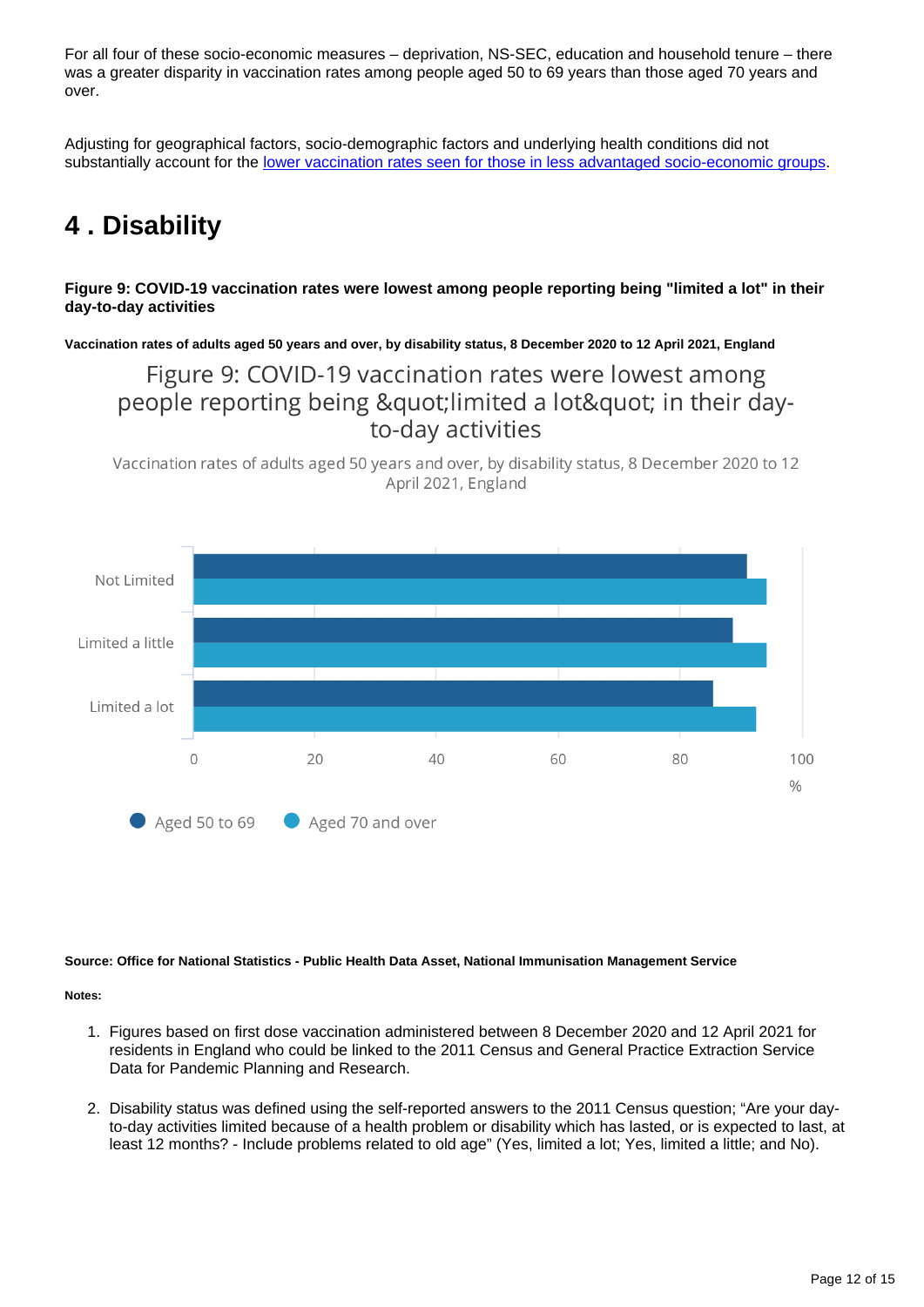Vaccination rates were lower for those who reported being disabled at the time of the 2011 Census, compared with those who did not. Those disabled people who reported being "limited a lot" in their day-to-day activities had a vaccination rate of 89.3%, compared with 92.3% of non-disabled people.

This disparity was more prominent among those aged 50 to 69 years, compared with those aged 70 years and over.

## <span id="page-12-0"></span>**5 . Coronavirus and vaccination rates data**

[COVID-19 vaccination rates and odds ratios by socio-demographic group](https://www.ons.gov.uk/peoplepopulationandcommunity/healthandsocialcare/healthinequalities/datasets/covid19vaccinationratesandoddsratiosbysociodemographicgroup)

Dataset | Released 6 May 2021

Vaccination rates and odds ratios by socio-demographic group among people aged 70 years and older and 50 years and older who live in England.

## <span id="page-12-1"></span>**6 . Glossary**

### **COVID-19 vaccination**

Vaccinations against the coronavirus (COVID-19) were initially introduced for the people most at risk of COVID-19, including those who are aged 70 years and over. The vaccine is given as an injection and requires two doses; the second dose is given between 3 and 12 weeks after the initial injection.

Approved vaccines in the UK are Pfizer/BioNTech, AstraZeneca (also known as the Oxford vaccine) and Moderna vaccine. For more information on vaccines see [NHS information about the coronavirus \(COVID-19\)](https://www.nhs.uk/conditions/coronavirus-covid-19/coronavirus-vaccination/coronavirus-vaccine/?utm_campaign=coronavirus_grants&utm_medium=paid_searchl&utm_source=google&utm_content=keyword&gclid=EAIaIQobChMIo6Ch-Pmx8AIV0d_tCh1jVAo0EAAYASAAEgLlFfD_BwE)  [vaccine](https://www.nhs.uk/conditions/coronavirus-covid-19/coronavirus-vaccination/coronavirus-vaccine/?utm_campaign=coronavirus_grants&utm_medium=paid_searchl&utm_source=google&utm_content=keyword&gclid=EAIaIQobChMIo6Ch-Pmx8AIV0d_tCh1jVAo0EAAYASAAEgLlFfD_BwE).

### **Confidence interval**

A confidence interval gives an indication of the degree of uncertainty of an estimate, showing the precision of a sample estimate. The 95% confidence intervals are calculated so that if we repeated the study many times, 95% of the time the true unknown value would lie between the lower and upper confidence limits. A wider interval indicates more uncertainty in the estimate. Overlapping confidence intervals indicate that there may not be a true difference between two estimates.

For more information, see our methodology page on [statistical uncertainty.](https://www.ons.gov.uk/methodology/methodologytopicsandstatisticalconcepts/uncertaintyandhowwemeasureit)

### **Odds ratio**

An odds ratio is a measure of how likely an outcome is given a particular characteristic. In a coronavirus context, they can be used to determine whether a characteristic (for example, age) is a risk factor for testing positive for the disease. The odds ratio measures can also be compared with each other to compare the different levels of risk associated with different characteristics (for example, age groups).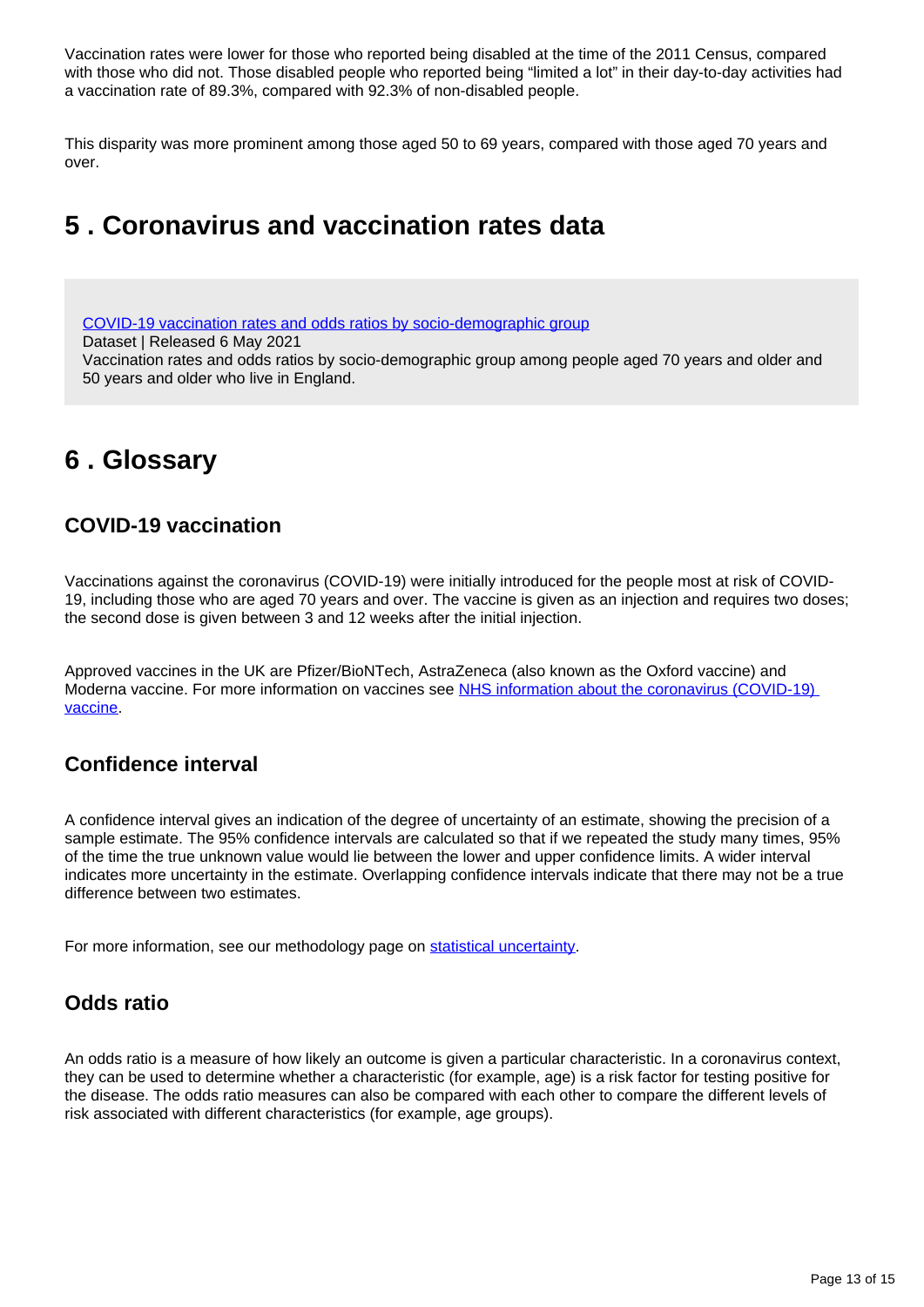## <span id="page-13-0"></span>**7 . Measuring the data**

We linked vaccination data from the National Immunisation Management System (NIMS) to the Office for National Statistics (ONS) Public Health Data Asset (PHDA) based on NHS number. The ONS PHDA is a unique linked dataset combining the 2011 Census, the General Practice Extraction Service (GPES) data for pandemic planning and research and the [Hospital Episode Statistics \(HES\).](https://digital.nhs.uk/data-and-information/data-tools-and-services/data-services/hospital-episode-statistics)

The study population consisted of people aged 50 years and over, alive on 12 April 2021 who were resident in England, registered with a general practitioner, and were enumerated at the 2011 Census. This analysis covers only people aged 50 years and over, as it can be assumed that a substantial proportion of this age group had been offered the vaccine during the time period presented – this is not applicable for younger age groups.

Of people aged 50 years and over who received at least one dose of a vaccine, 86.1% were linked to the ONS PHDA.

All individual level socio-demographic characteristics (ethnic group, religious affiliation, disability status, educational attainment) come from the 2011 Census. Place of residence (region, care home) and area-based deprivation were derived based on data from the 2019 Patient Register.

Body Mass Index (BMI) and comorbidities were derived based on the primary care and hospitalisation data. For BMI, we used the following categories: underweight (less than 18.5); ideal (18.5 to 25), overweight (25 to 30), obese (30 or more); Missing BMI. Comorbidities were defined as in the [QCOVID risk prediction model.](https://www.bmj.com/content/371/bmj.m3731) For each exposure, we modelled the odds of not having received a first dose of a COVID-19 vaccine using three logistic regression models:

- an unadjusted model
- a model adjusted for age and sex
- a model adjusted for age, sex, place of residence (region, care home), area-based deprivation, ethnicity, education, household tenure, and pre-existing conditions

## <span id="page-13-1"></span>**8 . Strengths and limitations**

### **Strengths**

One of the main strengths of the linked NIMS – PHDA is that it combines a rich set of demographic and socioeconomic factors from the 2011 Census and 2019 Patient Register with pre-existing conditions based on clinical records. This unique dataset allows us to analyse how rates of vaccination differ by socio-demographic group, and examine the extent to which these differences are driven by other factors.

Another strength is the size of the dataset: it contains data on 86.1% of people aged 50 years and over who received the first dose of a COVID-19 vaccination. The average age of linked and unlinked individuals was similar (65.9 years compared with 65.7 years).

Lower vaccination rates among people from ethnic minority groups are consistent with the higher vaccination hesitancy among ethnic minorities reported in [Coronavirus and vaccine hesitancy, Great Britain](https://www.ons.gov.uk/releases/coronavirusandvaccinehesitancygreatbritain31marchto25april2021).